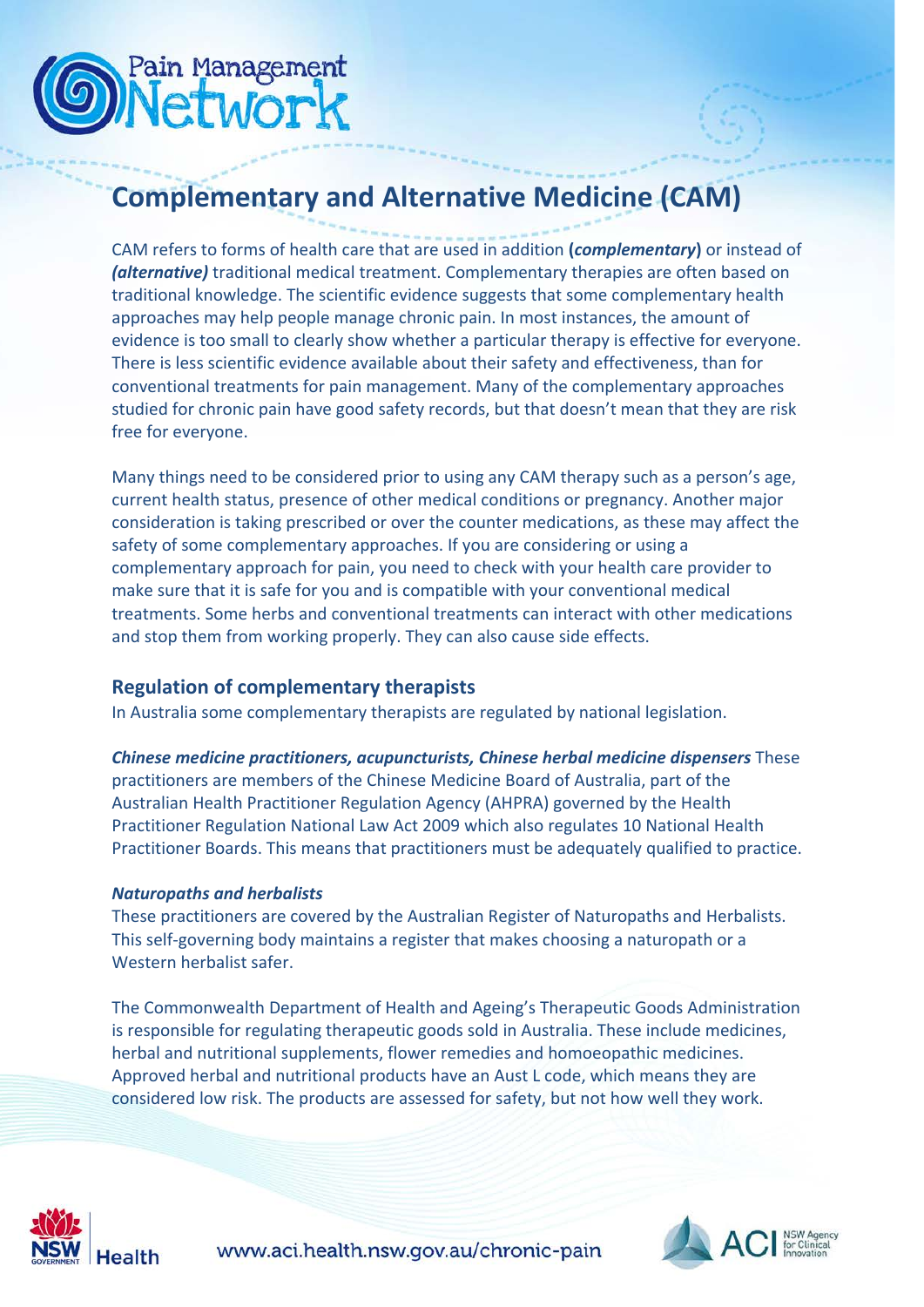

## **CAM Therapies**

## **Mind-Body Techniques**

(Also known as Psychological techniques, Emotional Therapies or Spiritual Healing)

#### **Support Groups:**

These are organised groups where people with chronic pain and their families can meet other people going through similar experiences. Groups can offer practical and emotional support for people in pain or the people who help care for them. They can be in various forms:

- Face-to-face support groups
- Online discussion forums
- Telephone support groups
- Peer support programs

#### **Counselling:**

This allows the person in pain an opportunity to discuss various issues with a counsellor or psychologist. They can help them identify problems and explore ways of resolving negative thoughts and feelings that may impact on that person's pain experience and life. It allows an opportunity for the individual to express their emotions in a safe, objective environment, helping to improve self-esteem, communication, relationships and specific difficulties.

#### **Hypnosis:**

Deep relaxation is used to help people become more aware of their inner thoughts. It focuses on inducing a psychological state of awareness, where distraction is minimised and focus and concentration is heightened. Hypnosis can help overcome mental blocks that have previously stopped individuals from dealing with their anxieties, fears, low selfesteem, pain, insomnia or other unwanted habits.

#### **Art Therapy:**

This allows a way of using visual art to express a person's feelings. An art therapist can help a person in pain explore the images that they have created and understand some of their emotions and concerns.

#### **Music Therapy:**

This therapy allows people in pain to people express themselves and feel more in control. It aids relaxation, reduces stress and anxiety, focuses on healing and enjoying the moment.

#### **Life Coaching:**

This is about helping people to develop their personal, spiritual, physical and professional lives. Its approach encourages people to live and enjoy their life to the fullest and is focused on finding solutions to problems and getting results by making positive changes for their future despite obstacles.



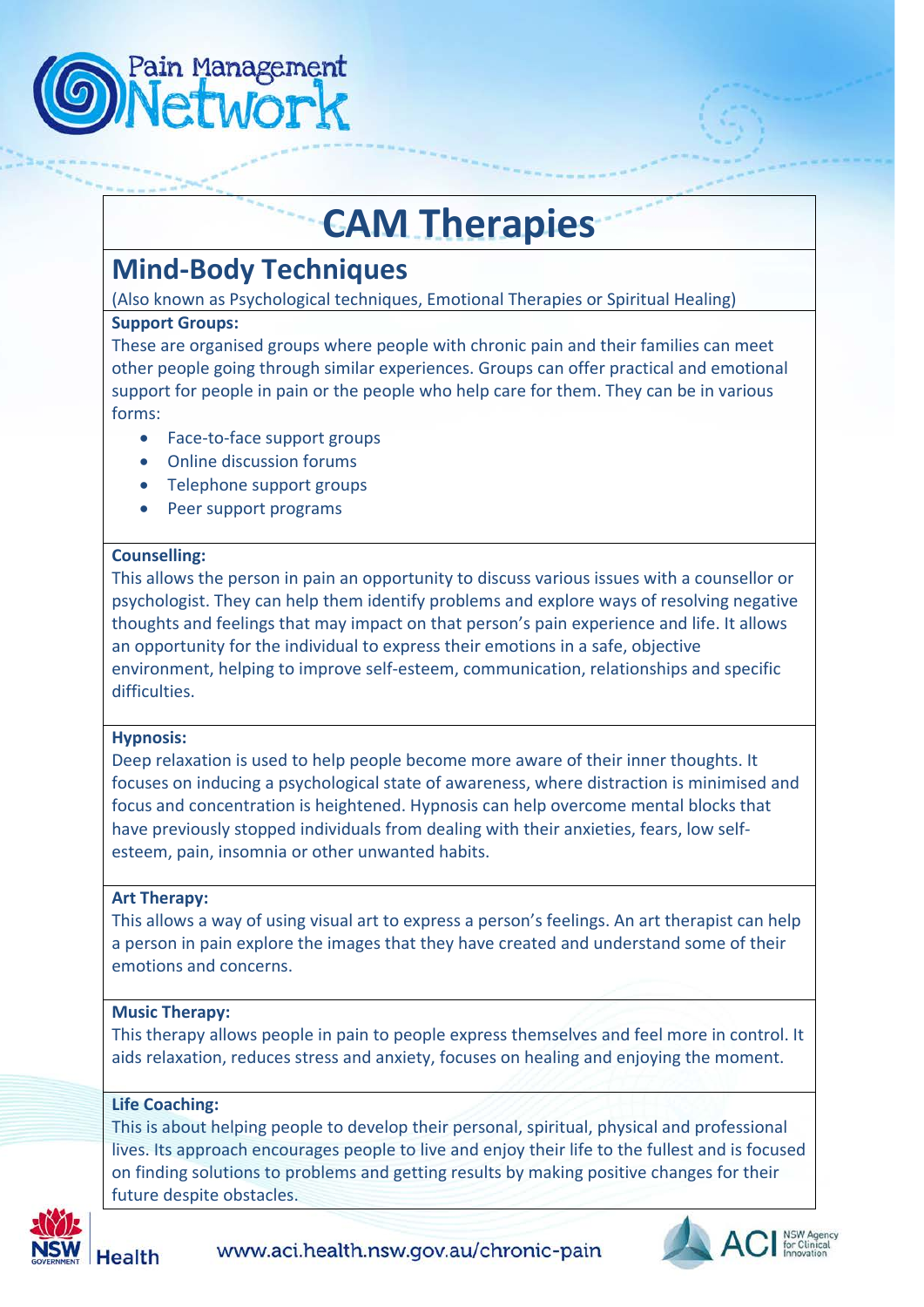

#### **Relaxation and Meditation:**

**Relaxation** usually includes slow breathing and muscle-loosening exercises to physically and mentally relax the body.

**Meditation** is an ancient practice that involves holding your attention on a subject such as breathing. There are many different types of meditation. *Mindfulness meditation* means being aware and present in each moment. *Guided imagery*, or *visualisation*, uses your imagination to create healing thoughts. Relaxation and meditation may help to release muscle tension, reduce stress, anxiety and pain.

#### **Spirituality:**

Spirituality can mean different things to different people. Some people may consider spirituality as being being part of a religious order eg Christianity, Judaism, Islam or Buddhism. For others, spirituality may reflect their own individual beliefs about the universe and their place in it, or a search for meaning and purpose to their lives. When people have pain they may find comfort in prayer, meditation or quiet contemplation to help them to deal with it.

### **Body-Based Practices**

(These can be Passive or Active Based Therapies)

#### **Massage Therapy:**

There are many styles of massage, but they all aim to promote deep relaxation in tissue by manually applying pressure, tension, vibration and the like to connective tissue and muscle, as a means of assisting relaxation, healing, and well-being. Massage may help reduce low back pain, anxiety and stress, nausea and muscle tension.

#### **Reflexology:**

This is a form of foot and hand massage. Reflexologists believe that certain points on the feet and hands correspond to the body's internal organs and systems, like a map. Many people find reflexology very relaxing. By pressing on reflex points, energy meridians are unblocked and healthy changes can occur in the corresponding parts of the body.

#### A**romatherapy:**

This is the use of aromatic essential oils extracted from plants for healing and relaxation. They are mainly used mainly during massage but can also be used in baths, inhalations or vaporisers or specialised aromatherapy oil burners. When these essential oils are inhaled or absorbed through the skin, the oil stimulates positive effects on different systems in the body. Aromatherapy can aid relaxation and reduce stress.



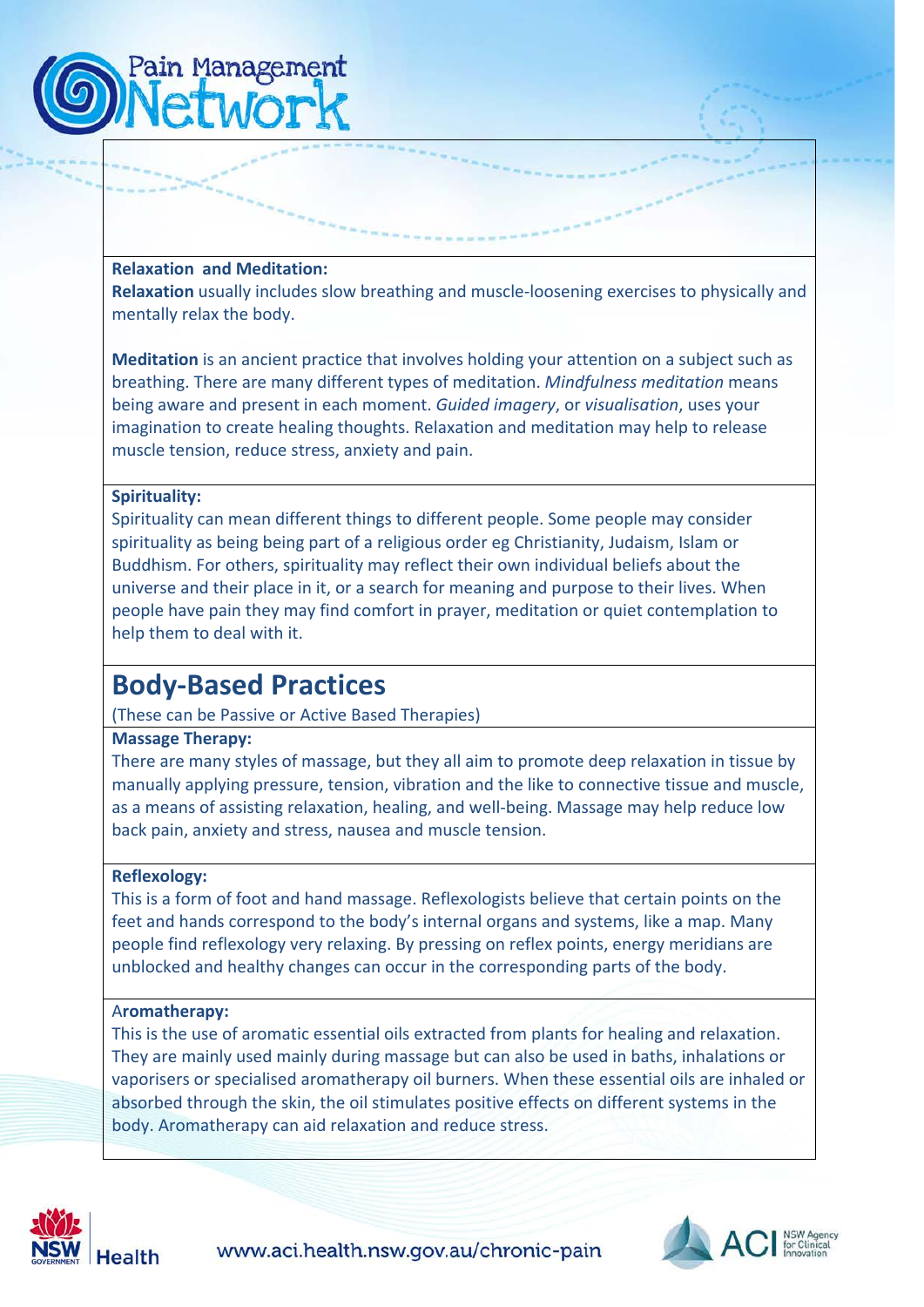# Pain Management

#### **Osteopathy:**

An osteopath focuses on the links between the structure and function of the body and uses manual techniques to assist the body to heal itself. The Australian Osteopathic Association regulates practice. AOA osteopaths are government registered, meet high professional standards and complete annual continuing professional education to practice

#### **Chiropractic Medicine:**

This involves spinal manipulation performed by trained practitioners that involves using their hands or a device to apply a controlled force to a joint of the spine. The focus is on the structure and function of the spine and its relationship to the nervous and musculoskeletal systems and general well-being.

#### **Acupuncture:**

Acupuncturists put fine, sterile needles just under the skin into points or apply a laser probe on acupuncture points along the meridian channels in the body. **I**t is an important part of traditional Chinese Medicine and is based on the theory that this unblocks and moves qi (energy) to strengthen vital force and reduce physical and emotional symptoms.

Western Chinese or *Medical Acupuncture* is an interpretation of the traditional Chinese acupuncture. It works on the theory that the needles stimulate nerves to release the body's own natural chemicals, which help reduce pain or regulate the brain and their functions.

#### **Energy Therapies:**

They work on the concept that everyone has an energy field and unblocking it restores balance. Techniques include:

- Bowen therapy
- Polarity therapy
- Reiki
- Healing touch
- Therapeutic touch.

Energy therapies focus on the transference of energy to promote equilibrium and are gentle. The aim is to increase energy levels, promote relaxation, self-healing and wellbeing.

#### **Yoga and Physical Activity:**

Yoga is a mind and body practice that combines physical activity or postures, slow and deepening breathing exercises, and meditation. There are many styles of yoga with varying intensity from gentle, such as *hatha yoga* to vigorous, such as *ashtanga yoga/Iyengar.* Yoga helps both physical and emotional health and has been studied for pain conditions such as chronic low-back pain and arthritis.

#### **Tai chi:**

This is a part of traditional Chinese medicine that combines movement, breath work and meditation. Movements create stability in the body, reflecting an ancient Chinese concept of balance known as 'ying and yang' Breath work is calming and meditative, while creating



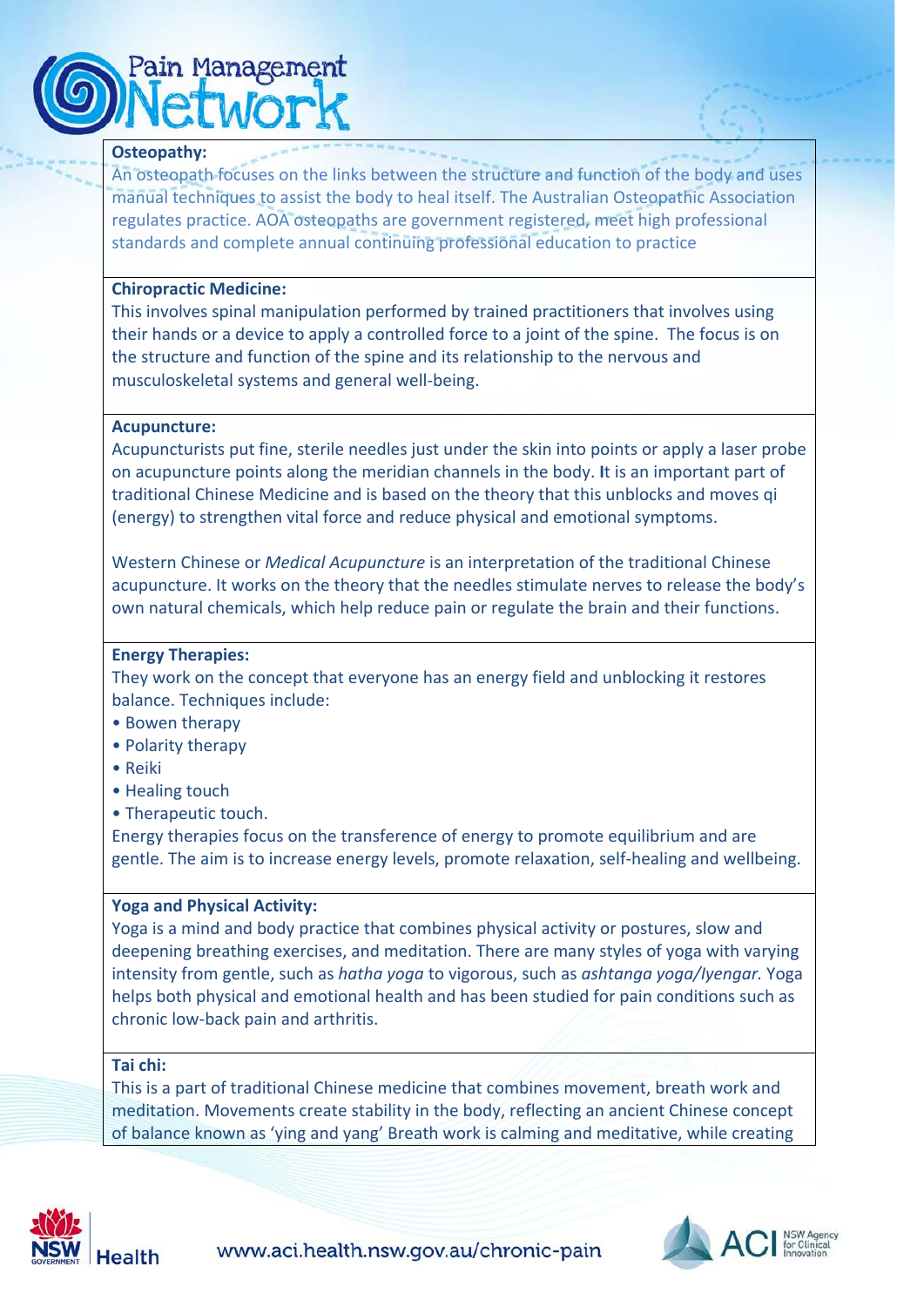

and holding the poses helps loosen and strengthen the muscles and can help relieve pain and reduces stress.

#### **Qi gong:**

This is part of traditional Chinese medicine. *'Qi'* means one's life energy, and *'gong'* means work. It combines movement with controlled breathing and meditation. Movements keep the flow of energy running through the body's energy channels. This can help generate a sense of wellbeing and peace for the individual, as well as improving both mental and physical vitality.

#### **Other Active Exercise Techniques:**

There are other exercise techniques you might like to explore. They are generally accepted as being beneficial for improving breathing, strength, flexibility, mobility, fitness and general wellbeing.

**Alexander technique**: This is not a type of exercise, but an s approach to balance and wellbeing in mind and body and teaches people to be aware of the way they move and hold themselves. By changing the way people use their body, they can enhance their mental and physical functioning on many levels.

**Feldenkrais**: This method helps people become more aware of the way they move and how this contributes to or compensates for bad posture, pain and mobility restrictions. By gently retraining the mind and body to be open to new possibilities in movement, people find ways to become freer and more comfortable. <https://www.youtube.com/watch?v=dO3E3XQeF0U>

**Pilates**: A program that encourages the mind to be aware of its control over one's muscles. Using awareness of one's breath and posture, the method helps to strengthen core muscles and correct postural habits that have contributed to pain, reduced mobility and poor coordination.

**Strength training or lifting weights (resistance training**): This active exercise technique is good to help people improve muscle strength, flexibility, mobility, fitness and general wellbeing.

### **Therapies Using Herbs**

Herbal medicines use various parts of the plant that cause chemical changes in the body when consumed or applied to the skin to treat disease and promote health.

#### **Western Herbal Medicine:**

Western herbal medicines are usually made from herbs grown in Europe and North America, but some come from Asia. Herbs are used to help the body work more efficiently, assisting healing and well-being, overcome symptoms and improve vitality.



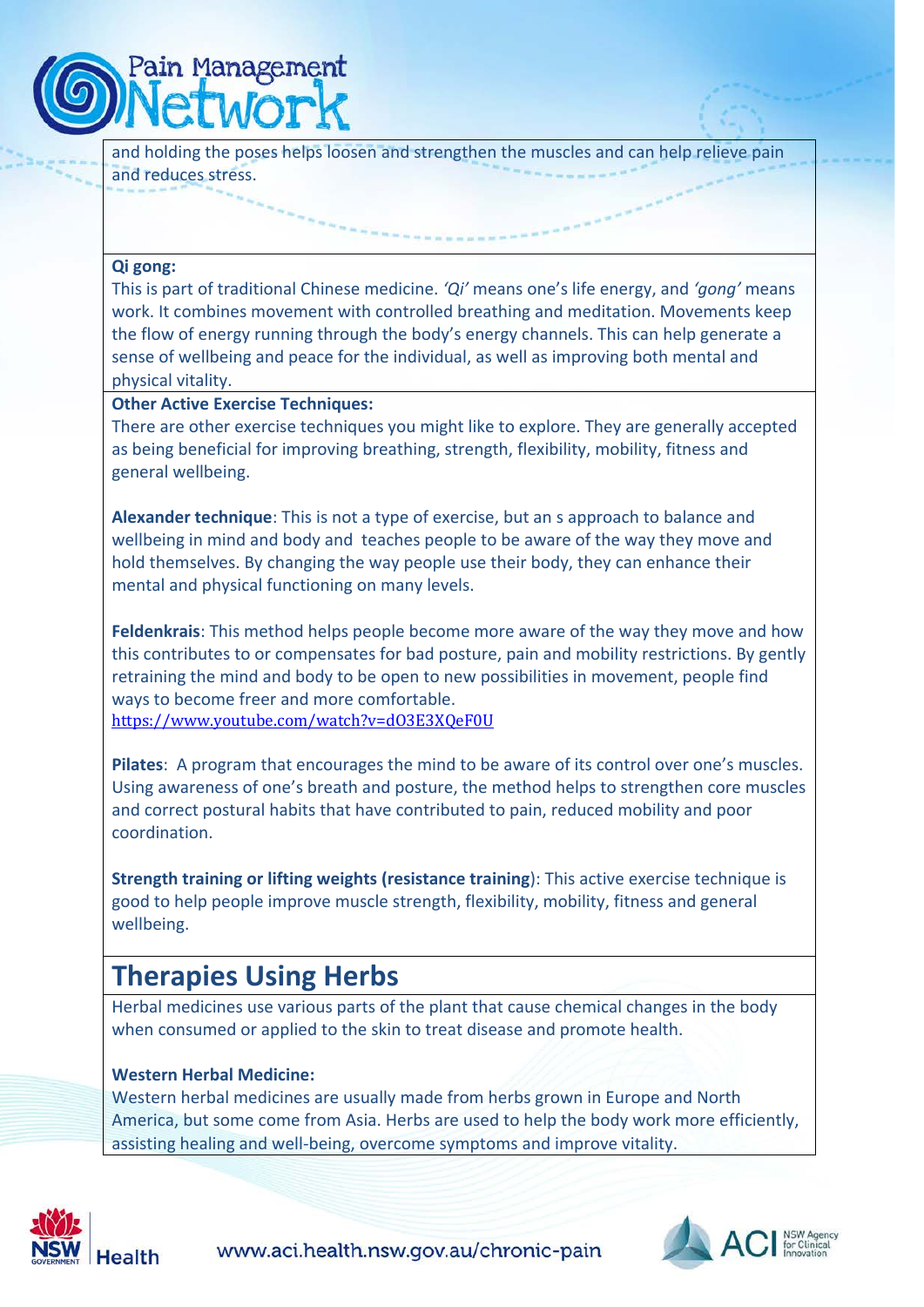

#### **Chinese Herbal Medicine:**

Chinese herbs are a key part of traditional Chinese medicine. Herbs are used to unblock energy meridians, bring harmony between yin and yang, and restore organ function and promote well-being and general health.

## **Therapies Based on Diet**

#### **Naturopathic Nutrition:**

Naturopathic nutrition is about what you eat and how it affects your health and wellbeing. Naturopathy maintains that the mind, body and spirit are all connected, and that the body can heal itself through dietary and lifestyle changes. It promotes the use of whole foods, organic foods and certain food types for different people. For your body to function efficiently, you need to eat a balanced diet of fats, proteins and carbohydrates. You also need vitamins, minerals, antioxidants and other nutrients found in fresh food. It finds and treats both the cause and effect of symptoms using a combination of dietary changes, bodywork and herbal medicines or nutritional supplements.

## **Other Therapies**

#### **Homeopathy:**

This is based on the theory of 'like cures like'. It tries to stimulate the body's ability to heal itself by giving small doses of highly diluted substances. For example you would be given a substance that causes similar symptoms in a healthy body as the symptoms you are experiencing. This is said to stimulate energy in the body that relieves the symptoms of ill health. Homoeopathic remedies are made from plant, mineral and animal substances. Homoeopathy is a gentle way to restore vitality and reduce emotional imbalances in the body.

#### **Flower Remedies:**

Also known as flower essences, these are highly diluted extracts from the flowers of wild plants. There are many types of flower remedies from around the world. They are used to balance the mind, body and spirit so you are more able to cope with emotional problems, which sometimes can contribute to poor health.



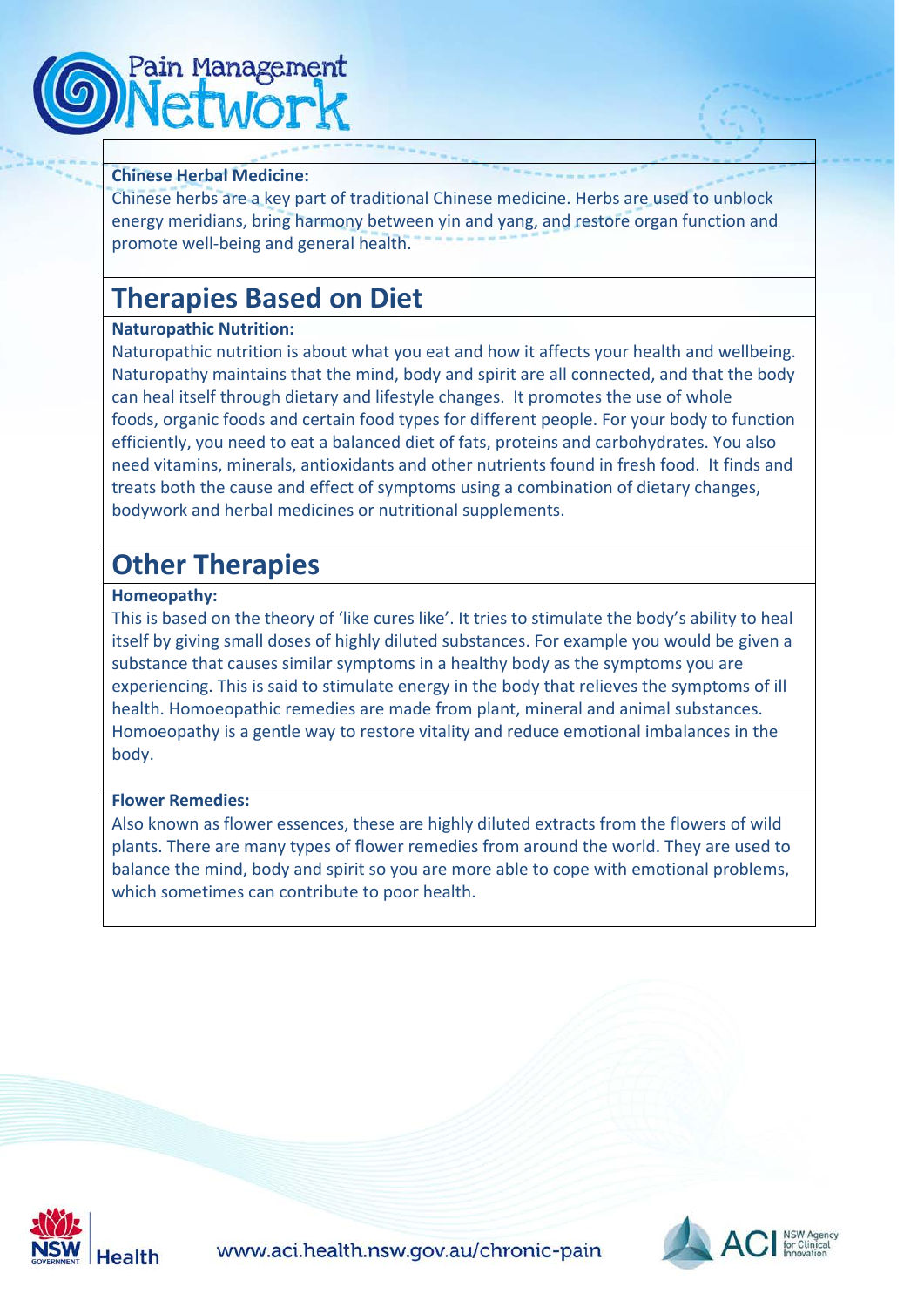## <sup>9</sup>ain Management

#### *References:*

*National Centre for Complimentary and Alternative Medicine (NCCAM): US Department of health and Human Service.( Sourced 2/3/2014[\) http://nccam.nih.gov/health/pain/chronic.htm](http://nccam.nih.gov/health/pain/chronic.htm)*

*Understanding Complementary Therapies A guide for people with cancer, their families and friends. The Cancer Council, NSW. June 2012 (Sourced 2/3/2014) [http://www.cancervic.org.au/about-cancer/types-treatments](http://www.cancervic.org.au/about-cancer/types-treatments-trials/about_alternative_treatments/help_and_support.html)[trials/about\\_alternative\\_treatments/help\\_and\\_support.html](http://www.cancervic.org.au/about-cancer/types-treatments-trials/about_alternative_treatments/help_and_support.html)*

## **Complementary and Alternative Medicine (CAM)**

#### **Things to consider before using complementary therapies**

What are the benefits? What's the scientific evidence to support its use? Can I afford the cost of the therapies or medicines? Will the therapy directly harm me because of:

- Possible side effects
- Possible interaction with other conventional treatment or medications

#### **General questions to ask any potential complementary therapist**

- 1. What are your qualifications? Are you a member of a professional association?
- 2. What training or experience do you have in treating people with chronic pain?
- 3. What exactly is the therapy and how does it work?
- 4. How long will it take to work?
- 5. How can the therapies you practase help me?
- 6. Are there any specific precautions you would take for me?
- 7. Can these therapies be combined with conventional treatment?
- 8. Do you expect me to stop using any of my usual medication?
- 9. Are you willing to work with other health professionals I may need to see?
- 10. How long should I use this therapy and how will I know if it's working?
- 11. What do you charge for a consultation?
- 12. What can I expect from a consultation?
- 13. How many consultations do you recommend, and how often?
- 14. How much can I expect to pay for medicines?
- 15. Have the products or medicines you dispense been approved by the Therapeutic Goods Administration?

#### **General questions to ask your doctor**

- 1. Are you familiar with complementary therapies or medicines for chronic pain?
- 2. Are there any complementary therapies you think might help me?
- 3. Would you be happy for me to use complementary therapies?
- 4. Would you be willing to guide me in my research or choice of complementary therapies for chronic pain?
- 5. Would you be willing to talk to my complementary therapists if necessary?



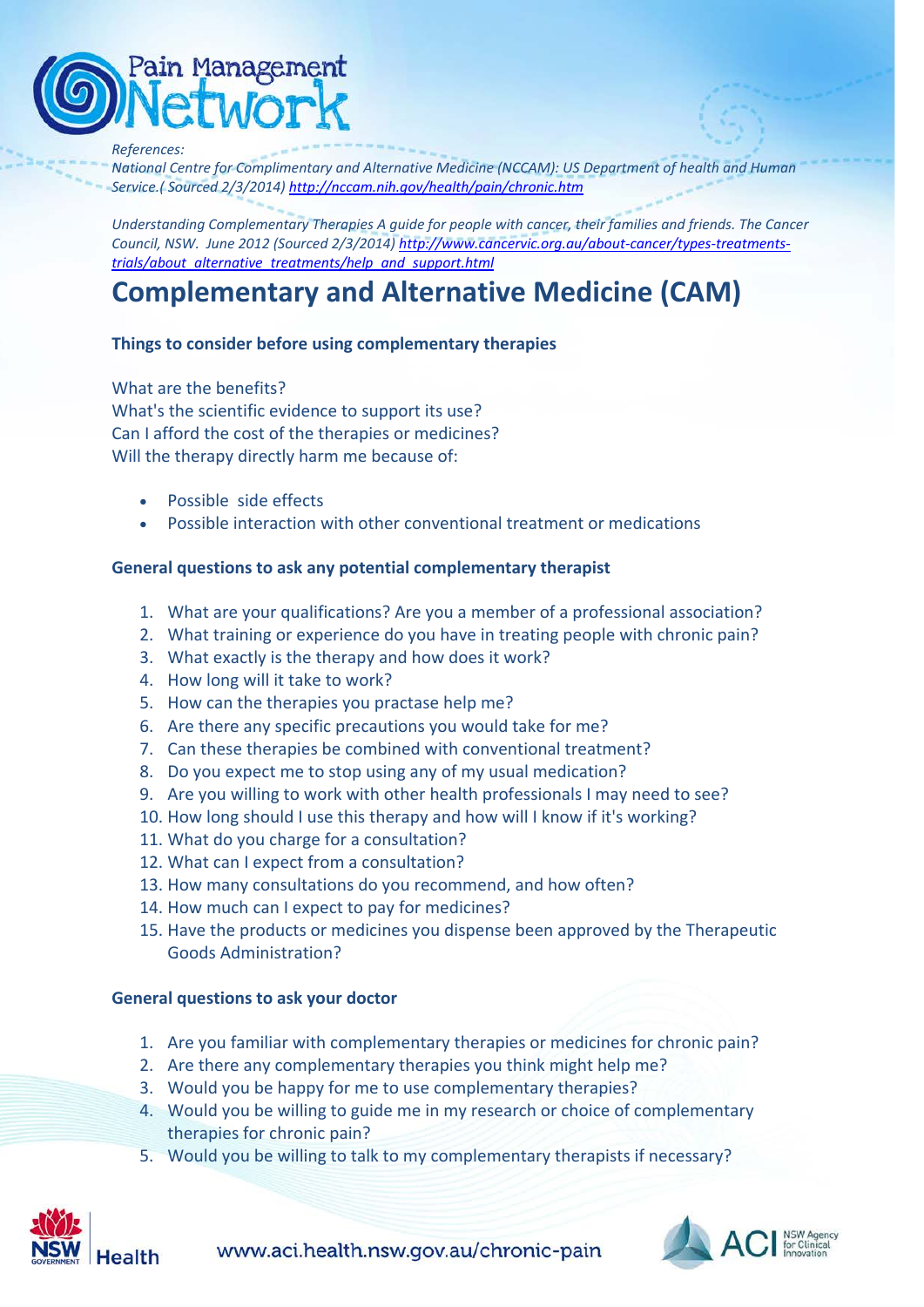

- 6. Can you recommend any complementary therapists for my chronic pain?
- 7. Do you know whether the complementary medicines I'm taking or wish to take will interfere with any of my treatments?

## **Professional Associations**

The following associations represent practitioners across a range of complementary therapies in Australia. Click on the link to go to their website and find out more about the different therapies and to locate a registered practitioner.

| <b>Professional Associations</b>                                    |
|---------------------------------------------------------------------|
| <b>Association of Massage Therapists</b>                            |
| <b>Australian Acupuncture and Chinese Medicine Association</b>      |
| <b>Australian Chiropractor Association</b>                          |
| <b>Australian and New Zealand Arts Therapy Association</b>          |
| <b>Australian Association of Massage Therapists</b>                 |
| Australian Feldenkrais Guild                                        |
| <b>Australian Homoeopathic Association</b>                          |
| <b>Australian Hypnotherapists' Association</b>                      |
| <b>Australian Music Therapy Association</b>                         |
| <b>Australian Natural Therapists Association</b>                    |
| <b>Australian Naturopathic Practitioners Association</b>            |
| <b>Australian Osteopaths Association</b>                            |
| Australian Society of Teachers of the Alexander Technique           |
| <b>Australian Traditional Medicine Society</b>                      |
| <b>Bowen Therapists Federation of Australia</b>                     |
| Psychotherapy and Counselling Federation of Australia               |
| <b>Dietitians Association of Australia</b>                          |
| <b>International Aromatherapy and Aromatic Medicine Association</b> |
| <b>Exercise and Sports Science Australia</b>                        |
| <b>National Herbalists Association of Australia</b>                 |
|                                                                     |